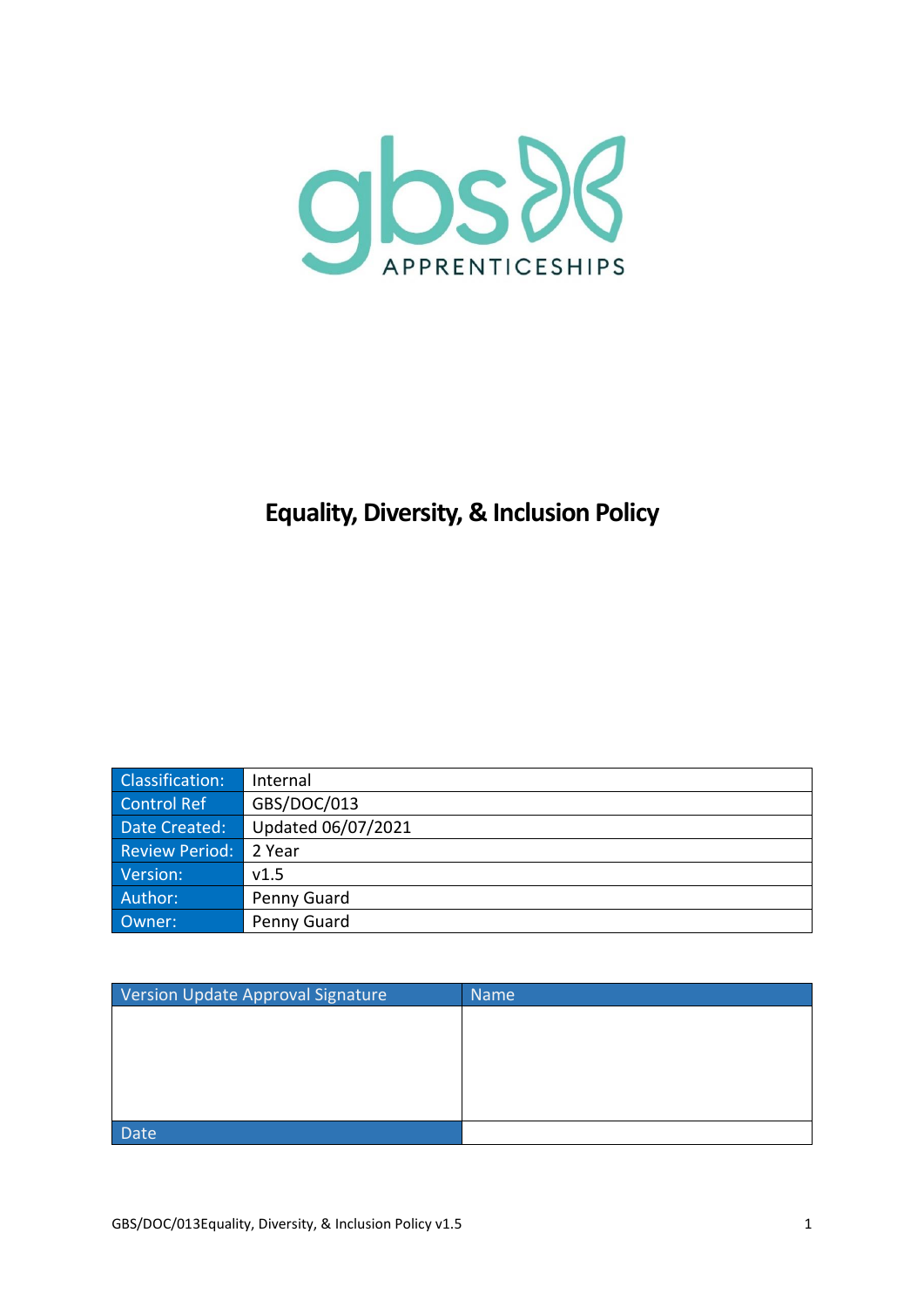#### **Version Control**

| Author              | <b>Change Description</b>         | <b>Date</b> | Version |
|---------------------|-----------------------------------|-------------|---------|
| Penny Guard         | Initial Draft                     | 22/05/2018  | 0.1     |
| Penny Guard         | <b>Approved Version</b>           | 28/05/2018  | 1.0     |
| James Sturdy        | Updated with version control      | 28/11/2018  | 1.2     |
| <b>Steven Guard</b> | Rebranded to new template         | 28/06/2020  | 1.4     |
| Penny Guard         | Update policy and inclusion added | 06/07/2021  | 1.5     |
|                     |                                   |             |         |

#### **Reviewers**

| Name         | Title / Role                   | Date Issued | Version |
|--------------|--------------------------------|-------------|---------|
| James Sturdy | <b>Head of Compliance</b>      | 28/11/2018  | 1.2     |
| Penny Guard  | Head of Quality and Compliance | 28/06/2020  | 1.4     |
| Penny Guard  | Director                       | 9/7/2021    | 1.5     |

# **Approved by**

| Name <sup>1</sup> | Title / Role             | Date Approved Version |     |
|-------------------|--------------------------|-----------------------|-----|
| Steven Guard      | <b>Managing Director</b> | 28/11/2018            | 1.2 |
| Steven Guard      | CEO                      | 28/06/2020            | 1.3 |
| Steven Guard      | CEO                      | 14/7/2021             | 1.5 |

# **Post Approval Distribution**

| <b>Name</b> | Title / Role | Date               | Version |
|-------------|--------------|--------------------|---------|
|             |              | <b>Distributed</b> |         |
| All Staff   | N/A          | 28/11/2018         | 1.0     |
| All Staff   | n/a          | 14/07/2021         | 1.5     |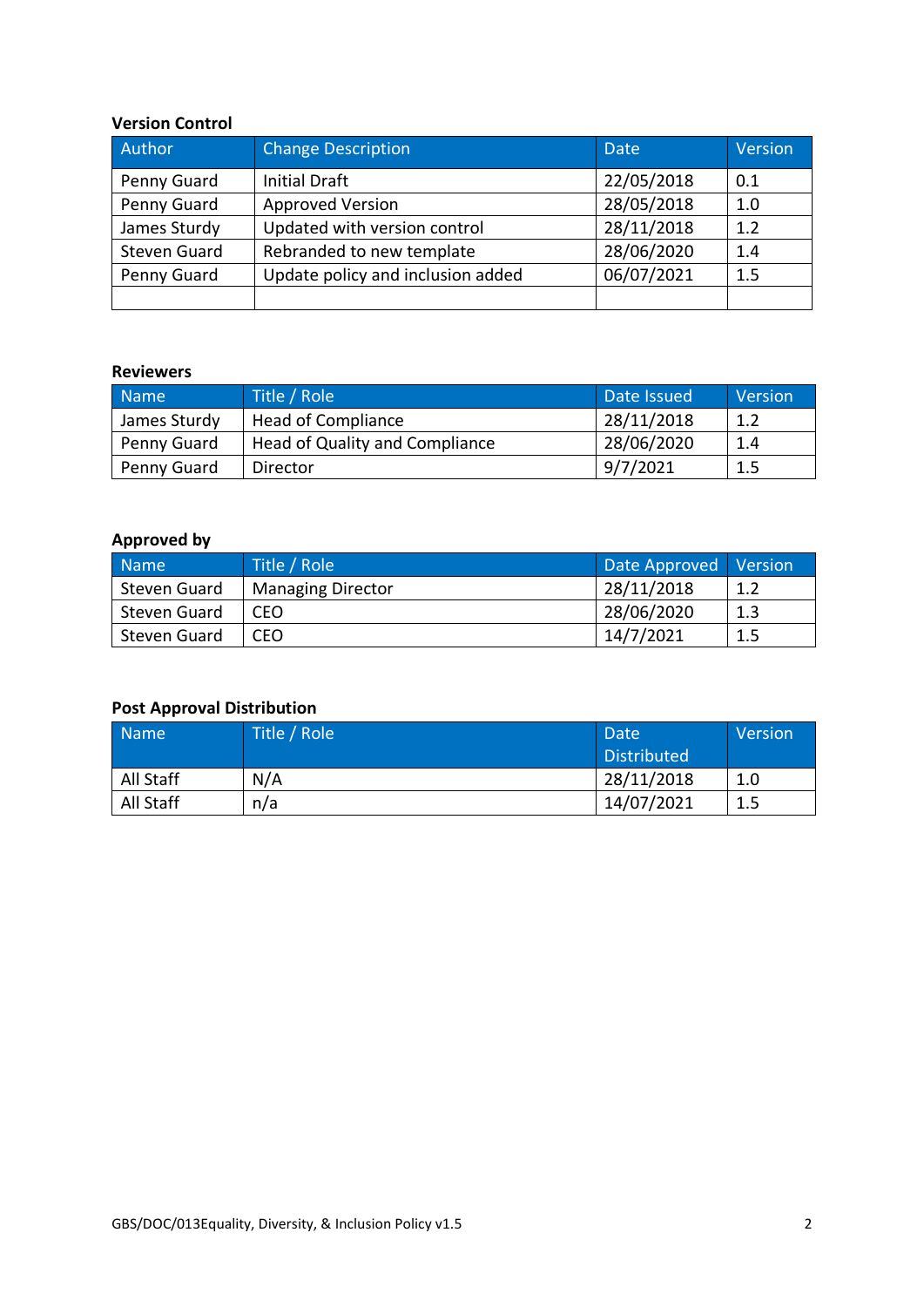# **Contents**

| 1  |     |  |  |  |
|----|-----|--|--|--|
| 2  |     |  |  |  |
| 3  |     |  |  |  |
| 4  |     |  |  |  |
| 5  |     |  |  |  |
|    | 5.1 |  |  |  |
|    | 5.2 |  |  |  |
|    | 5.3 |  |  |  |
|    | 5.4 |  |  |  |
|    | 5.5 |  |  |  |
|    | 5.6 |  |  |  |
|    | 5.7 |  |  |  |
| 6  |     |  |  |  |
|    | 6.1 |  |  |  |
|    | 6.2 |  |  |  |
| 7  |     |  |  |  |
| 8  |     |  |  |  |
| 9  |     |  |  |  |
| 10 |     |  |  |  |
| 11 |     |  |  |  |
| 12 |     |  |  |  |
| 13 |     |  |  |  |
| 14 |     |  |  |  |
| 15 |     |  |  |  |
| 16 |     |  |  |  |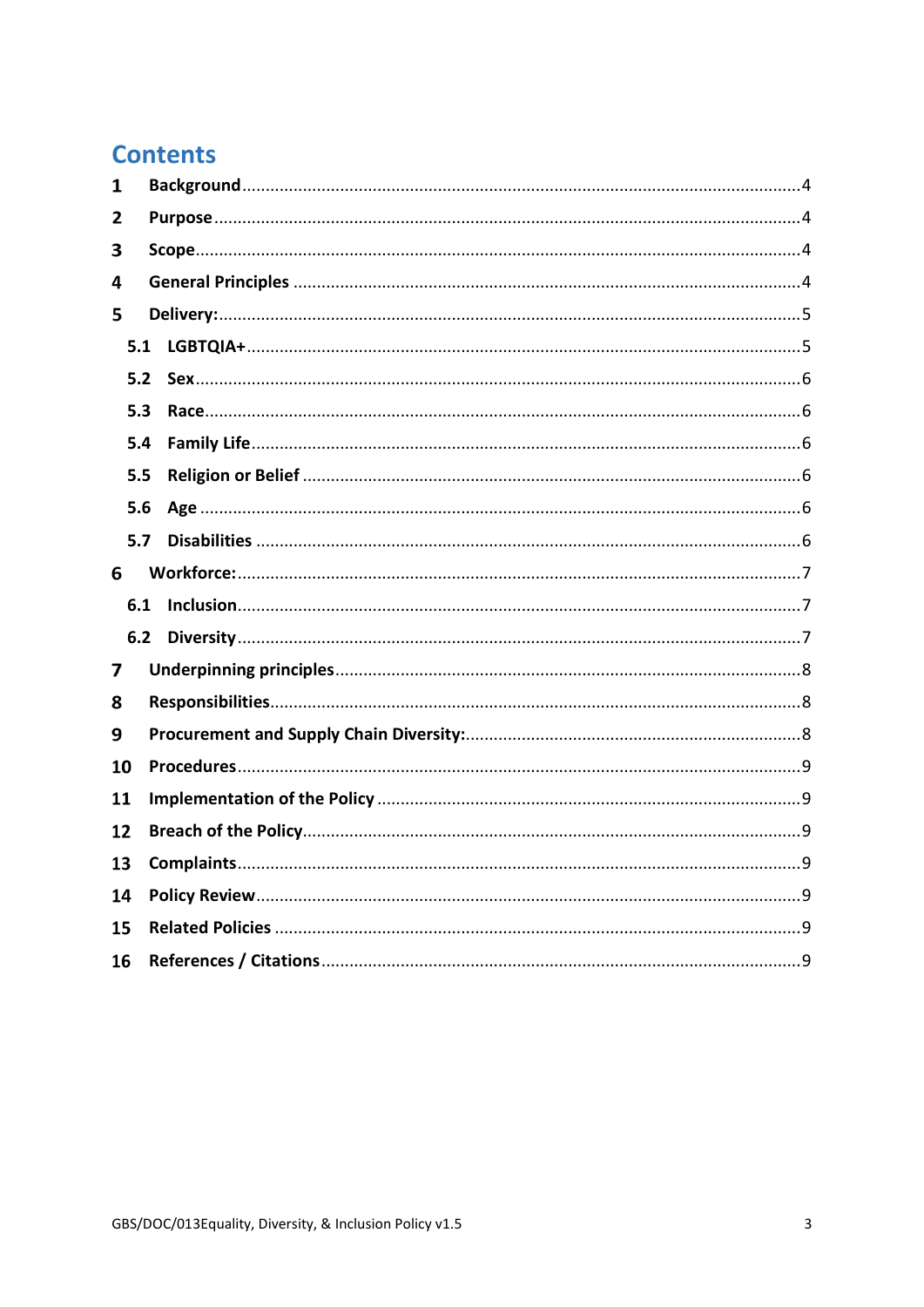# <span id="page-3-0"></span>**Background**

The Equality Act 2010 legally protects people from discrimination in the workplace and in wider society. Before the Act came into force there were several pieces of legislation to cover discrimination, including:

- Equal Pay Act 1970
- Sex Discrimination Act 1975
- Race Relations Act 1976
- Disability Discrimination Act 1995
- Employment Equality (Religion or Belief) Regulations 2003
- Employment Equality (Sexual orientation) Regulations 2003
- Employment Equality (Age) Regulations 2003

### <span id="page-3-1"></span>**Purpose**

Guard Business Solutions Limited (GBS) is committed to creating a culture in which equality of opportunity and diversity are promoted actively and in which unlawful discrimination is not tolerated.

GBS recognises the real educational and business benefits of having a diverse community of staff and learners and is working towards building and maintaining an environment which values and celebrates diversity.

The aim of this policy is to ensure that in carrying out its activities GBS will have due regard to:

- Promoting equality of opportunity, across all its activities.
- Fostering and promoting good relations between people of a diverse background.
- Eliminating unlawful discrimination, harassment and victimisation.
- Encouraging participation of all.

# <span id="page-3-2"></span>**Scope**

This policy applies to all workers including employees, consultants, temporary workers, agency staff, secondees and other third parties working on behalf of GBS Apprenticeships. It applies to the Board of GBS Apprenticeships in the discharge of their duties. It also applies to suppliers, sub-contractors, and agencies in our supply chain. This Policy sets out how GBS Apprenticeships will address the needs of people and communities who have protected characteristics as specified within Equality Act 2010.

# <span id="page-3-3"></span>**General Principles**

GBS Apprenticeships programmes will be inclusive by: engaging with all stakeholders fairly; delivering value through effective management of the design and building and operating a safe, sustainable, and reliable system to provide exceptional levels of service to passengers creating a diverse, inclusive, and skilled workforce at all levels; building a diverse supply chain that promotes fair employment practices and brings economic benefits to all.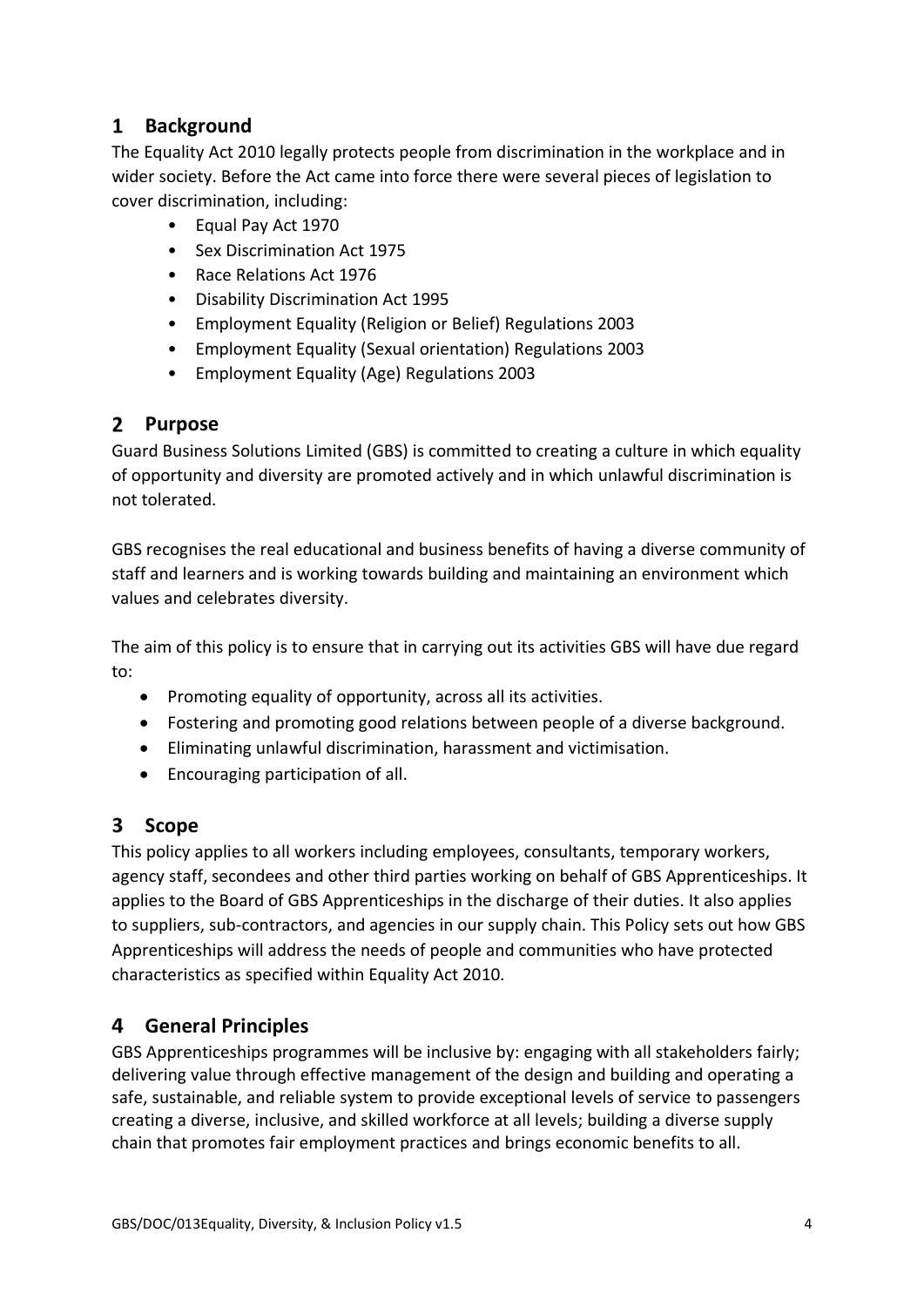This policy will be implemented as follows:

## <span id="page-4-0"></span>**Delivery:**

GBS Apprenticeships will seek to:

- embed equality, diversity and inclusion in all its activities
- work with stakeholders, including:
	- o other transport providers;
	- o affected parties including but not limited to tenants, landowners, occupiers, and their representatives;
	- o communities and interest groups; and
	- o local and national government, professional bodies, and industry.
- approach its activities proactively by:
	- o minimising the potential for discrimination, harassment, and bullying;
	- o seeking out opportunities to promote inclusive development;
	- o seeking out the views of stakeholders; and
	- o taking necessary steps so that people with protected characteristics do not experience disproportionate disadvantage as a result of the planning, design, construction, and operation of the GBS Apprenticeships programme.
- create opportunities for local, disadvantaged, and underrepresented people and companies to benefit from the investment in GBS Apprenticeships by:
	- o increasing equal opportunity, skills, and employment; and
	- o promote equal outcomes in the services the GBS Apprenticeships programme will provide

# <span id="page-4-1"></span>**5.1 LGBTQIA+**

GBS Apprenticeships are committed to promoting a safe and inclusive environment for those employed and studying with GBA Apprenticeships. This is achieved through promoting knowledge and training to staff in relation to terminology used in this area and understanding the impact that discrimination and harassment has upon those within this community. At GBS Apprenticeships, we ensure that our working environment for staff, visitors, learners, and contractors facilitate an open and safe environment, where no individual will face discrimination or harassment because of them being part of the LGBTQIA+ community. We undertake to ensure that where individuals face discrimination or harassment, in relation to any of the protected characteristics of the Equality Act 2010, a full and robust investigation will be completed, and the companies' Disciplinary Procedure implemented to protect individuals.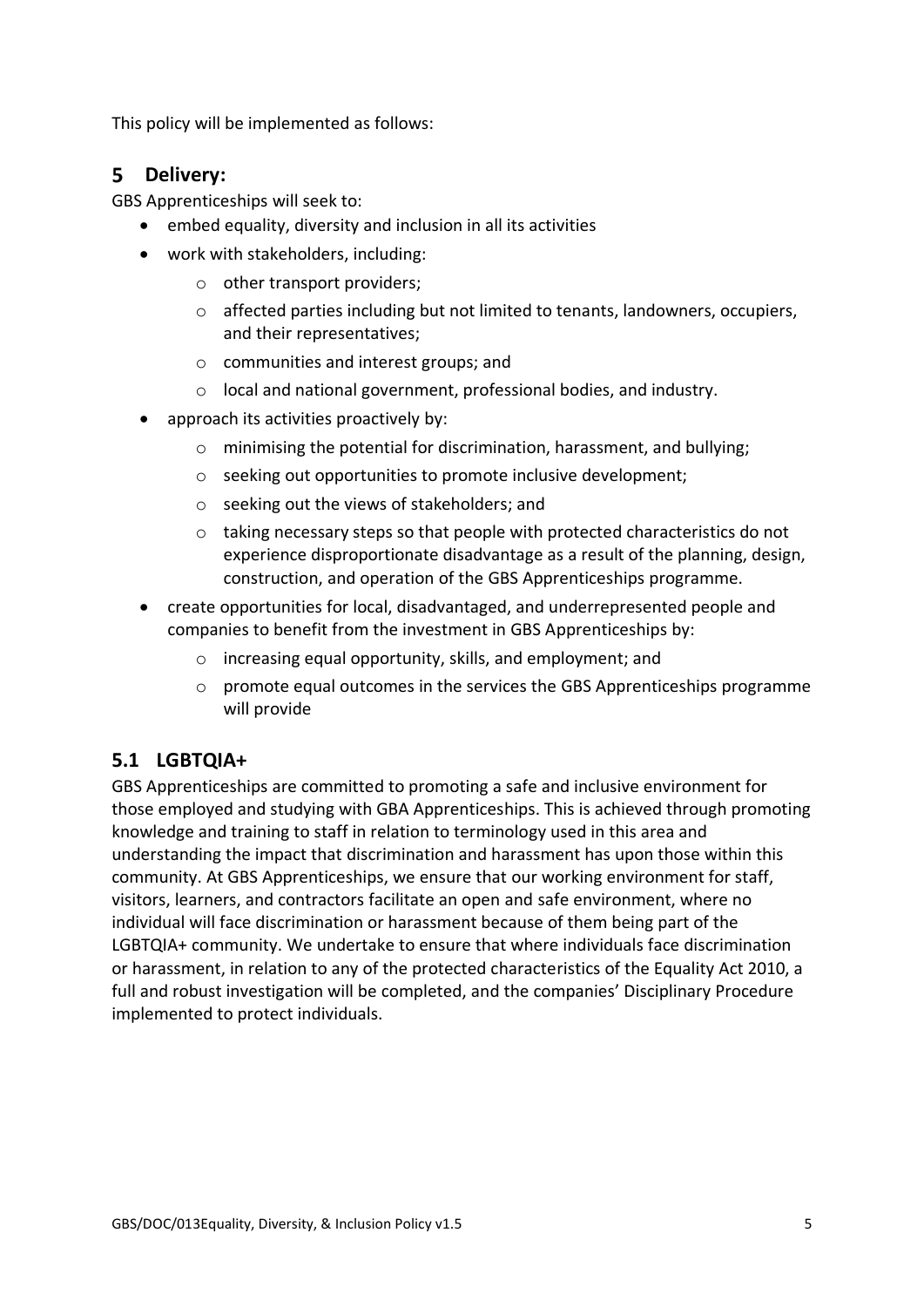# <span id="page-5-0"></span>**5.2 Sex**

We believe in equality of appointments and treatment of staff and learners, irrespective of their sex or perceived gender. We ensure that all individuals will never face discrimination or harassment as a result of their sex or perceived gender. This also relates to equality in pay, where individuals will receive a remuneration package commensurate to their work duties, skills, and experience alone.

### <span id="page-5-1"></span>**5.3 Race**

We are committed to celebrating all differences in individuals, including race and promote a safe and fair environment for both employees and learners, where they will never face discrimination or harassment as a result of their race or perceived race. We provide opportunities for development based on the individual need and promotion based purely on an individual's performance, skills, and experience,

# <span id="page-5-2"></span>**5.4 Family Life**

At GBS Apprenticeships, we understand and value the importance of work-life balance and our commitment towards this through a pro-active approach to family life, encompassing Pregnancy, Maternity, Paternity, Adoptive, and bereavement leave. Also, through supporting those individuals in these circumstances that ensures no mistreatment, discrimination, or harassment.

# <span id="page-5-3"></span>**5.5 Religion or Belief**

We recognise the importance religion and beliefs of others have on them individually and how these impacts on our business. This is why we are happy to adapt a flexible approach to those individuals through allowing them to celebrate religious festivals throughout the working year and through facilitating the need for time to pray etc.

# <span id="page-5-4"></span>**5.6 Age**

We encourage a diverse workforce which also includes individuals of all ages. We base our decision on hiring purely on the individual's qualification and experience. We promote and commit to a safe working environment whereby individual can be assured of not facing harassment or discrimination because of their age.

### <span id="page-5-5"></span>**5.7 Disabilities**

We are a disability confident employer and commit to promoting a safe working and learning environment irrespective of physical disabilities or neuro-disabilities. This helps to ensure that individuals are employed based upon their abilities to complete the required duties, not their physical or mental attributes. This practice also allows us to better support our learners through creating a safe environment to discuss neuro-disabilities such as ADHD etc.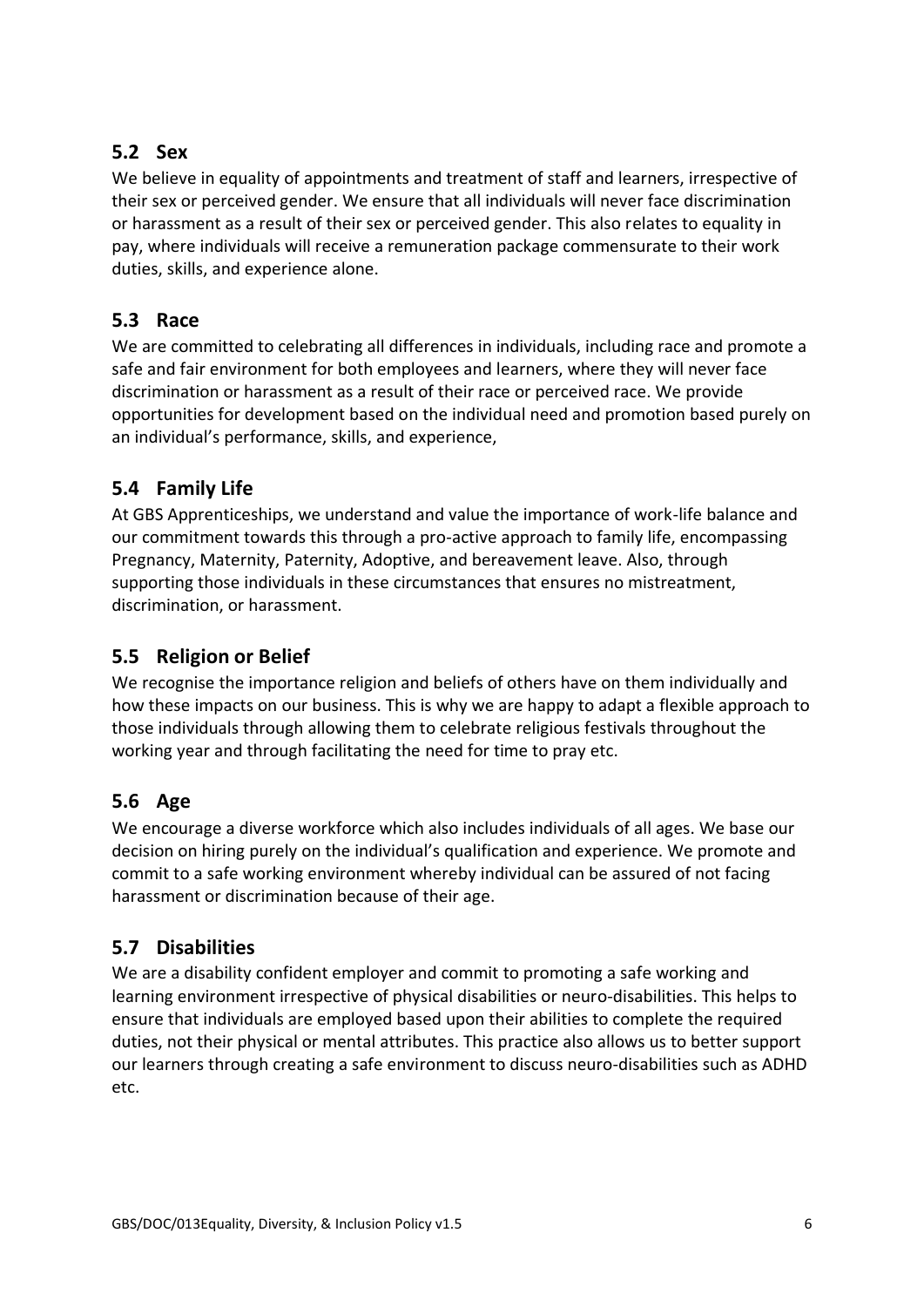# <span id="page-6-0"></span>**Workforce:**

GBS Apprenticeships is committed to equality, diversity, and inclusion in all aspects of recruitment and employment. We will seek to achieve this in the following ways:

- develop and implement recruitment and selection processes that are open and fair and that enable the selection of the best talent;
- aim to build a workforce that reflects the communities it serves;
- promote an environment free from discrimination, harassment, bullying and victimisation and tackle any behaviour that breaches this;
- provide training support and encouragement to employees and workers so that they can develop their careers and enhance their contribution to the organisation;
- make all employees and workers aware of their responsibility for promoting equality diversity and inclusion in their work; and
- involve employees and workers and their representatives in the development implementation monitoring and review of human resources policies, procedures, and flexible working arrangements.

## <span id="page-6-1"></span>**6.1 Inclusion**

GBA Apprenticeships recognises that people's differences are valued and used to enable everyone to thrive at work. An inclusive working environment is one in which everyone feels that they belong without having to conform, that their contribution matters and they are able to perform to their full potential, no matter their background, identity or circumstances. An inclusive workplace has fair policies and practices in place and enables a diverse range of people to work together effectively. We believe in giving all employees and learners a voice, a voice that will be heard and listened to, a voice that will allow individuals to voice their opinions and thoughts without fear of repercussions.

We believe and commit to ensuring that individuals working within our organisations receive a remuneration package that reflects their experience and qualification only. We ensure that all individuals are included in all aspects of GBS Apprenticeships working life and throughout the employee life cycle.

# <span id="page-6-2"></span>**6.2 Diversity**

At GBS Apprenticeships, we recognise the ever changing and increasing diverse work and learning environment in the UK. As such, we promote the benefits of diversity, including neurodiversity. We recognise that those with unseen diversity attributes, can and do offer value to our organisation and it is this belief that helps us to promote differentiation for neurodiversity characteristics.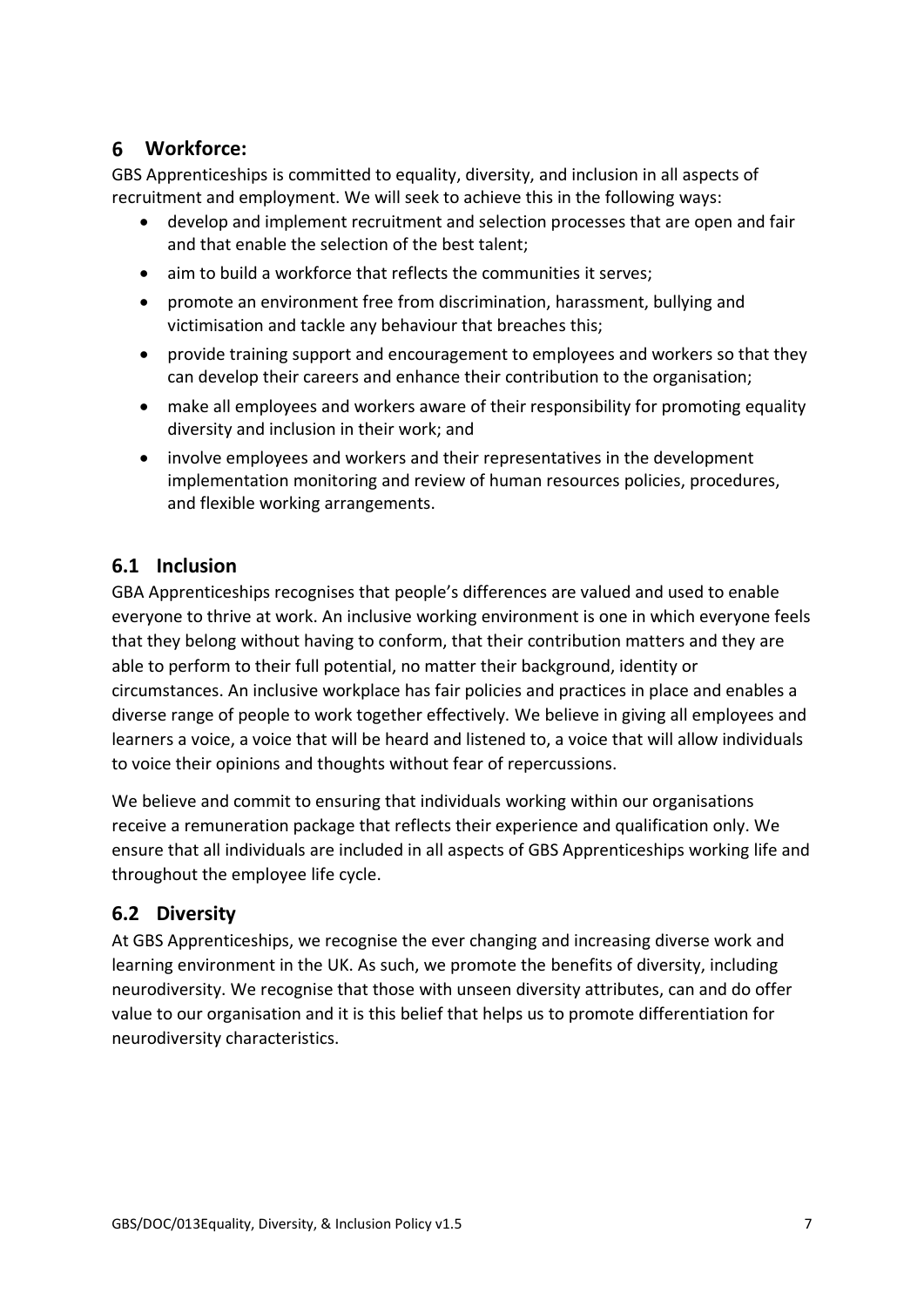#### <span id="page-7-0"></span>**Underpinning principles**   $7<sup>7</sup>$

This policy is guided by the following principles, that:

- All staff, learners and visitors should enjoy a safe environment free from unfair/unlawful discrimination including harassment, bullying or victimisation.
- All learners and employees should have equal access to quality services that are made available by GBS.
- All staff and learners should have equal access to opportunities for personal, professional, or academic training and development, career progression and promotion opportunities.

• All staff and learners should be able to participate fully in the work and life of GBS and celebrate its diversity.

• Staff and learners at the college should reflect the diversity of talent, experience and skills from the local, national and international pool from which it draws its learners and workforce.

• Positive action initiatives continue to be used to redress inequalities and unfair / unlawful discriminatory practice.

# <span id="page-7-1"></span>**Responsibilities**

All board members, management, staff and learners are responsible for ensuring GBS meets its legal obligations in respect of equal opportunities and maintains an environment where there is genuine inclusion and respect for diversity. Individual members of GBS are responsible for promoting equality of opportunity, contributing to an environment free of fear or intimidation and ensuring that their behaviour and actions do not amount to unlawful discrimination, harassment, bullying or victimisation.

Visitors to GBS, together with those contracted to work at or for the GBS will be expected to comply with this policy. Contractors or suppliers should also comply with equal opportunities legislation and if they are unable to demonstrate such compliance they should be excluded from consideration of the contract in question.

GBS recognises that it also has moral and social responsibilities that go beyond the legislation, and it will contribute to the wider process of change through all aspects of its work and practices in order to eliminate unlawful discrimination and promote Equality & Diversity.

#### <span id="page-7-2"></span>9 **Procurement and Supply Chain Diversity:**

GBA Apprenticeships requires that contractors and suppliers of services comply with this policy. A copy of this policy will be provided to all sub-contractors, consultants and suppliers appointed to work for the GBS Apprenticeships programmes. All such organisations are required make available the resources to comply with this policy, in the delivery of services they are providing. Failure to comply with the requirements of this policy may result in them being removed from GBS Apprenticeships approved list of suppliers.